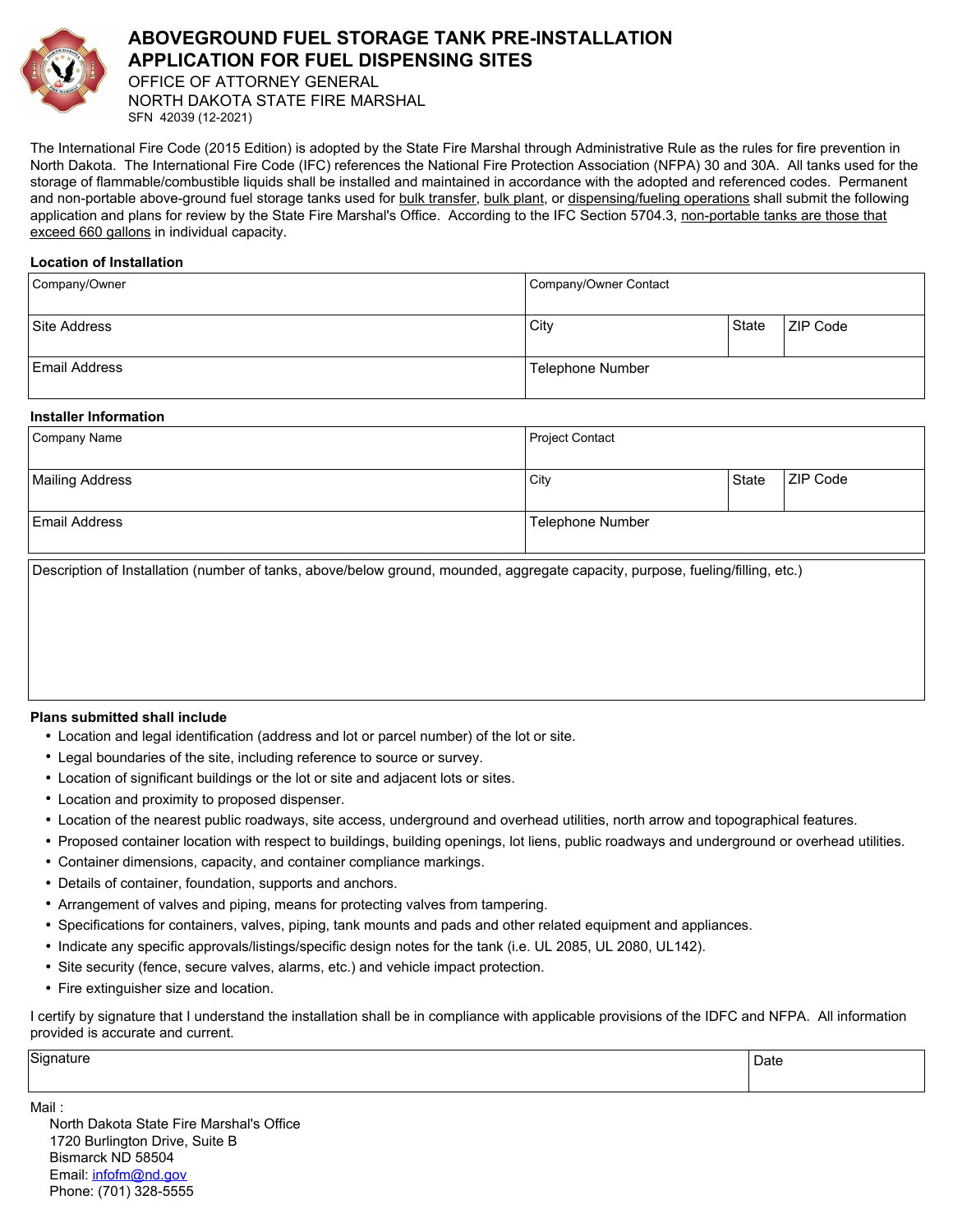#### **Description of NDSFM Above-ground Storage Tank (AST) for flammable/combustible liquids program**

# **If proposed tank is located in any of the local jurisdictions where the State Fire Marshal (SFM) has delegated authority, the local Authority Having Jurisdiction (AHJ) should be contacted for local requirements.**

## **1. Residential, or commercial tanks under 660 gallons.**

- a. Tanks and equipment are required to be in compliance with IFC, NFPA 30 and 30A.
- b. SFM will not accept or review plans, only respond to questions and/or requests.
- c. Installer's responsibility to notify local jurisdiction /Fire Department (FD) for further requirements of above ground fuel tank install.

# **2. Commercial tanks over 660 gallons for private use. Time spend on review will be billed to the ND Petroleum Release Fund.**

- a. Tanks and equipment are required to be in compliance with IFC and NFPA 30 and 30A
- b. Shall submit plans for SFM review. Upon review, letter will be sent with identified code violations or safety issues notes.
	- i. If located in a delegated authority, then plans received will be forwarded to that jurisdiction.
- c. Installation inspection dependent upon determination of reviewer.
- d. Upon completion, tank information and location will be communicated to the local FD.
- e. SFM will copy Department of Environmental Quality on all records and retain for the life of the tank.
- f. It is the owner/operator's responsibility to notify the SFM Office if the tanks are not in use for over a year, abandoned in place, or removed from the site.
- **3. Commercial tanks over 660 gallons to be used for public fueling, bulk transfer/plant operations. Time spent on review will be billed to the ND Petroleum Release Fund.**
	- a. Tanks and equipment are required to be in compliance with IFC and NFPA 30 and 30A
	- b. Shall submit plans for SFM review. Upon plans accepted to minimize codes, letter will be written noting requirement for initial/ installation inspection.
	- i. If located in a delegated authority, then plans will be forwarded to that jurisdiction.
	- c. Owner/installer shall coordinate initial/installation inspection with the SFM Office.
	- d. Upon completion, tank information and location will be communicated to the local FD.
	- e. SFM will copy Department of Environmental Quality on all records and retain for the life of the tank.
	- f. It is the owner/operator's responsibility to notify the SFM Office if the tanks are not in use for over a year, abandoned in place, or removed from the site.

## **4. If planned installation is in a delegated authority (see list below), then that local AHJ shall be consulted regarding requirements of installation.**

- a. Fargo Fire Department
- b. West Fargo Fire Department
- c. Jamestown Fire Department
- d. Bismarck Fire Department
- e. Mandan Fire Department
- f. Dickinson Fire Department
- g. Williston Fire Department
- h. Minot Fire Department
- i. Minot Rural Fire Department
- j. Devils Lake Fire Department
- k. Grand Forks Fire Department
- l. Williams County Fire Inspector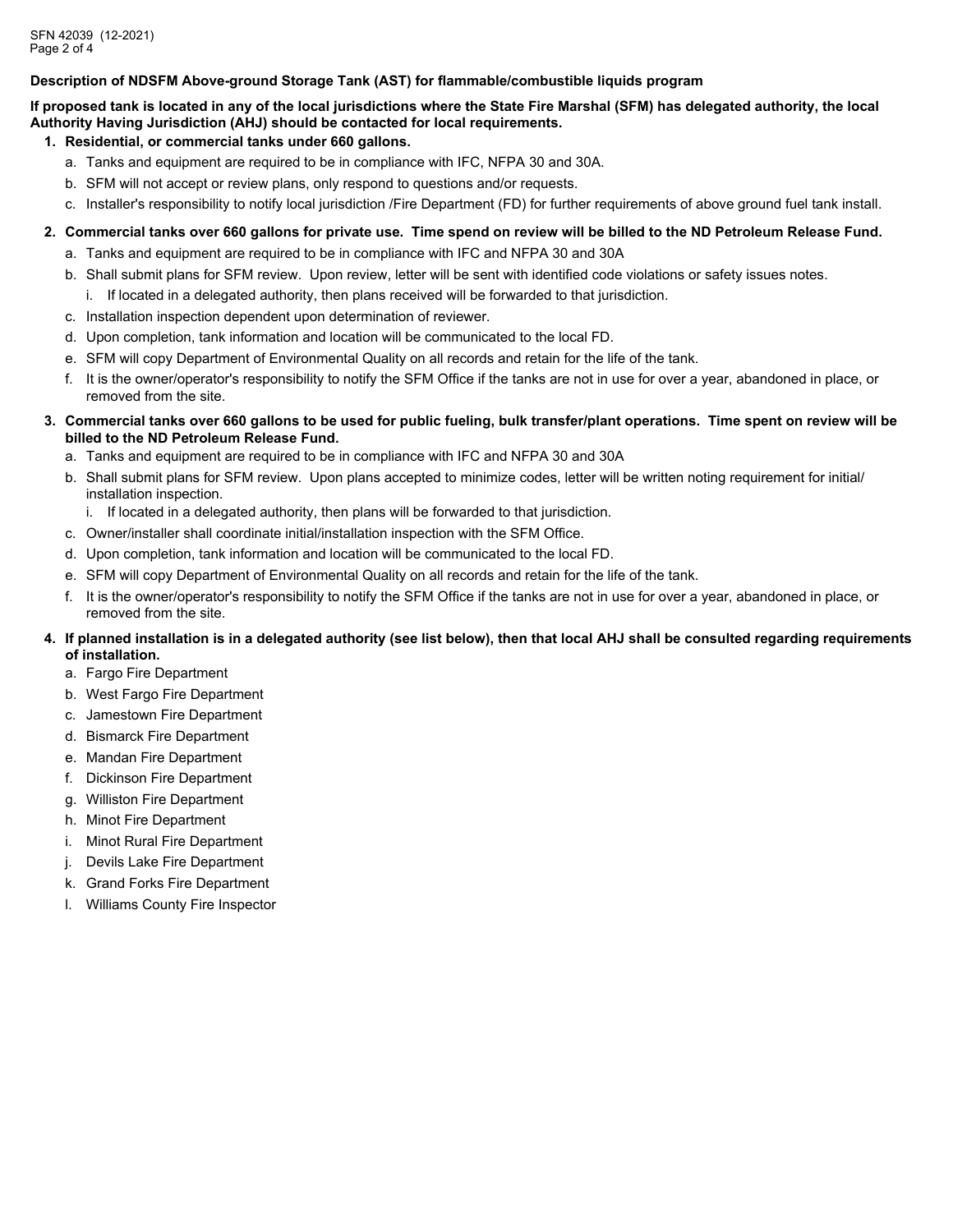SFN 42039 (12-2021) Page 3 of 4